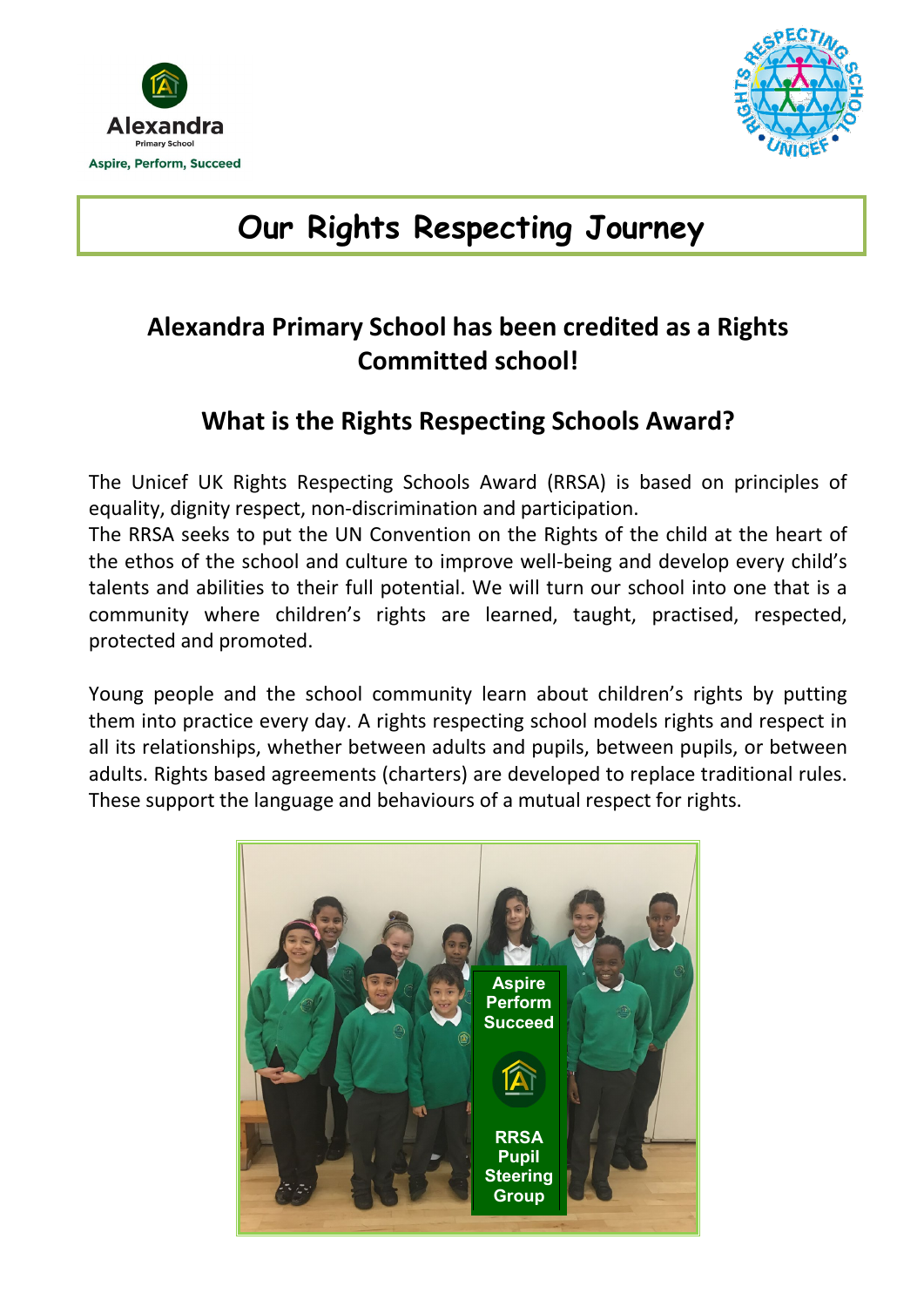

## **What are children's rights?**

All human beings (adults and children alike) are entitled to basic human rights. Children have a particular set of rights due to their vulnerability and need for protection. The UNCRC sets out the rights that must be realised for children to develop to their full potential, free from hunger and want, neglect and abuse. These rights are not something that children need to earn or that adults and governments can take away as a punishment. They contain the basic protection and support that all children are entitled to. All children have the same rights, no matter what their background or where they live. We are determined to ensure that all children are aware of their rights and that we, as a school, are putting children's rights at the heart of everything we do.



 encourage the child's respect for human rights, as well as respect for their parents, their own and Article 29: Education must develop every child's personality, talents and abilities to the full. It must other cultures, and the environment.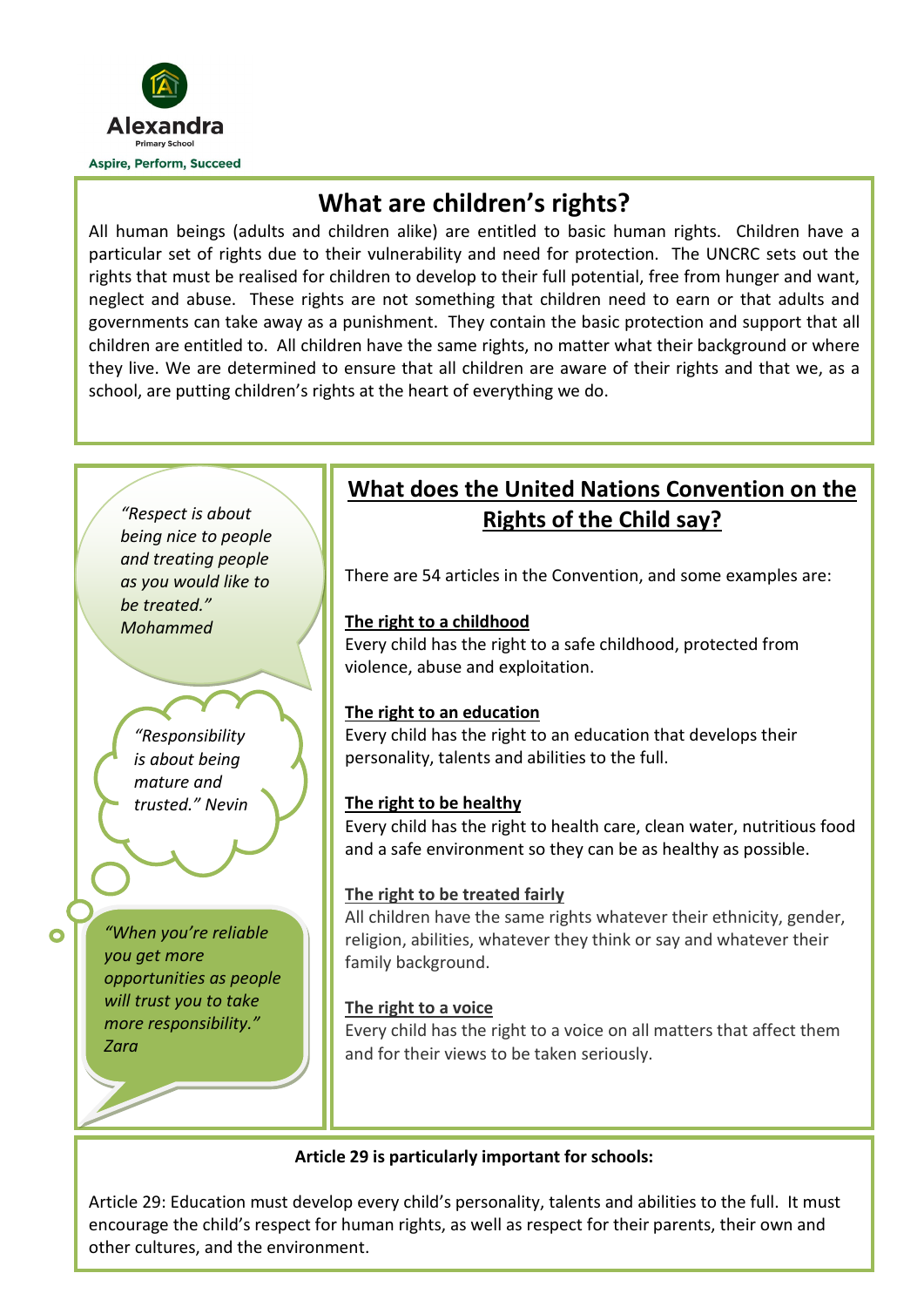

#### **Benefits of the award on our school**

- RRSA is not an initiative, but instead provides an overarching set of values that improve the climate for learning and within which other initiatives can sit.
- A deeper and more cohesive way of working
- Improved relationships with pupils and a reduced hierarchical divide between staff and pupils, due to a common rights-respecting language.

#### **Benefits for children**

- Improved self-esteem and feelings of being valued and listened to.
- Increased levels of respect for each other, leading to improved relationships with other pupils and with staff.
- A sense of security as rights-respecting language and behaviour is used consistently throughout the school.
- Improved attainment and attendance and a reduction in exclusions.
- An understanding and respect of religions, cultures, beliefs and abilities different to their own.
- A wider and deeper understanding of the world in which they live.

#### **For adults and staff in the school community**

- Strengthened collaborative working.
- Increased consultative approach with other adults and pupils.
- A sense of ownership in developing an approach that meets the needs and aspirations of the school as a whole.
- A sense that the whole school is working towards a common goal, leading to feelings of empowerment for both staff and pupils.
- A platform is developed for parental engagement and discussion.



letters this year! This is the logo to show that we have achieved Bronze. Look out for it on our

*"If you're not independent, you won't learn as much. Being independent helps you do more things." Thamasha* 

*"Work as a team and you can get the job done." Alhai* 

"Follow your dreams." Sarani



For more information on impact visit

[https://www.unicef.org.uk/rights](https://www.unicef.org.uk/rights-respecting-schools/)[respecting-schools/](https://www.unicef.org.uk/rights-respecting-schools/)